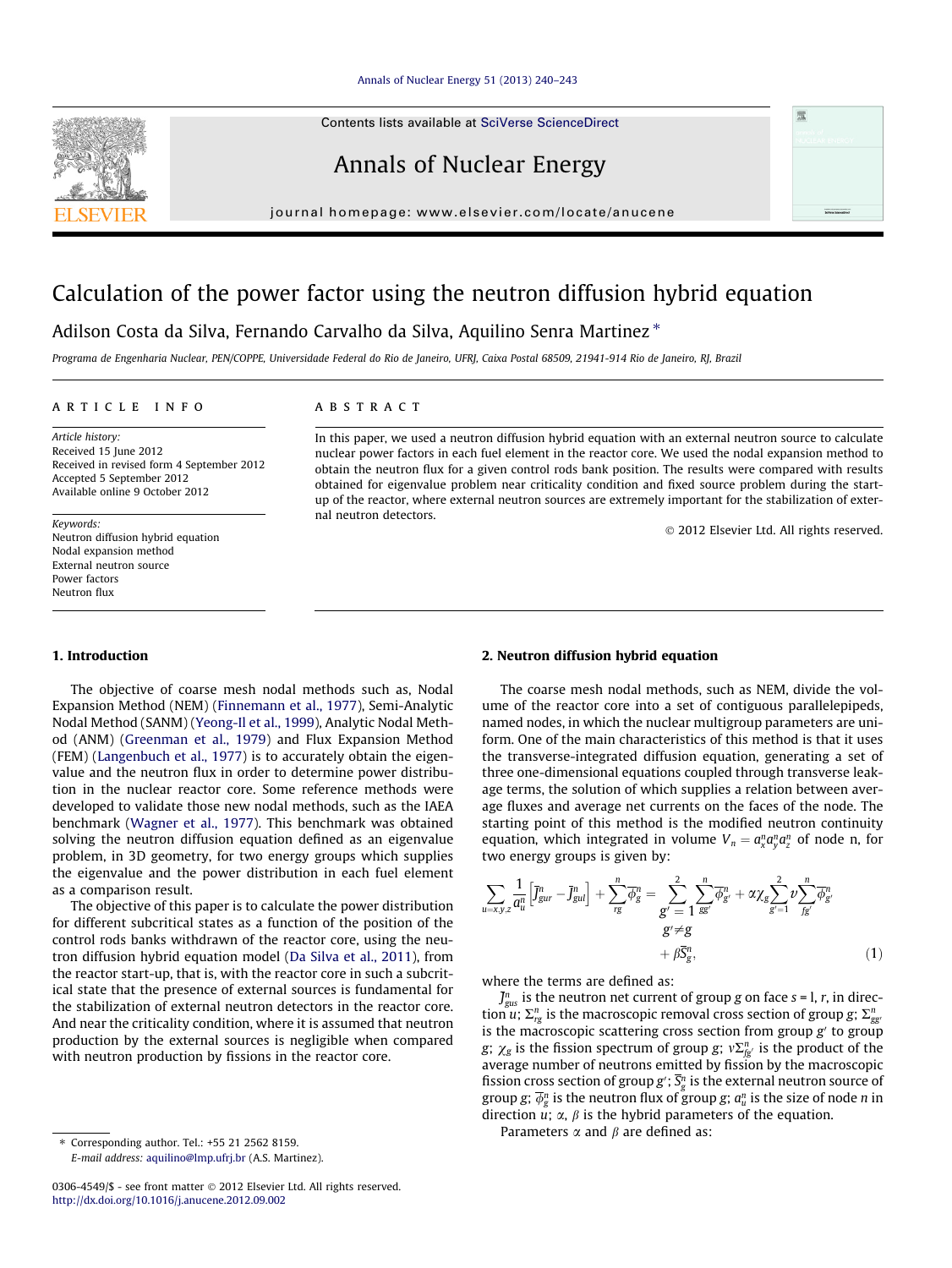$\beta \equiv -\rho$ ,  $\rho$ , (2)

$$
\quad \text{and} \quad
$$

$$
\alpha \equiv 1 - \frac{\beta^2 (1 - \beta)}{10},\tag{3}
$$

where  $\rho$  is the calculated reactivity of the reactor core. The parameters  $\alpha$  and  $\beta$  will be used to adjust Eq. [\(1\)](#page-0-0) according to the subcriticality level of the reactor core. During the reactor start-up with control rods banks fully inserted in the core, the values of the parameters are such that  $\beta = 1$  and  $\alpha = 1$ . That means, we will have the continuity equation defined for a fixed source problem. Solving this equation, i.e., after flux convergence, we can obtain the reactivity  $\rho$  ([Da Silva et al., 2011](#page--1-0)). Near the criticality, with control rods banks withdrawn of the reactor core, the reactivity is null, therefore  $\beta$  = 0 and  $\alpha$  = 1. In this case we will have the neutron continuity equation defined for the criticality problem. On the condition that the control rods banks are partially inserted in the core, the reactivity  $\rho$  is calculated according to the procedure described in reference ([Da Silva et al., 2011](#page--1-0)).

The advantage of using a diffusion hybrid equation is to represent the contribution of the neutron source during the reactor start-up, from which the eigenvalue problem does not consider the contribution of the external source term. Using this equation the transition from a fixed source problem (during start-up of the reactor) to an eigenvalue problem (near criticality) is possible.

During this research it was found out that the behavior of parameters  $\alpha$  and  $\beta$  significantly affect the neutron flux, as well as the nuclear power density. Therefore, it was necessary to analyze the behavior of these parameters. In this analysis we found out that the parameter  $\alpha$  should change very little close to the unit. And close to criticality, parameter  $\beta$  goes to zero. For this reason we changed the definitions of these parameters in the neutron diffusion equation, as compared to reference ([Da Silva et al., 2011](#page--1-0)).

The neutron flux can be obtained from Eq. [\(1\)](#page-0-0) for a given intensity of the external neutron source and using the average multigroup nuclear parameters in the nodes.

#### 3. Power factor calculations

One of the main objectives of general calculations for nuclear reactors is to determine the power distribution in the reactor core, for each fuel element. With average neutron flux obtained by Eq. [\(1\)](#page-0-0), we can calculate the average power density at the node using the following relation:

$$
\overline{p}^n = \sum_{g=1}^2 \gamma_g \sum_{fg}^n \overline{\phi}_g^n,\tag{4}
$$

where  $\gamma_g$  is the energy produced per fission for energy group g. The average power density of the reactor core can be determined from the average power density on the node,

$$
\overline{P}^{Core} = \frac{1}{V_{Core}} \sum_{n=1}^{N} \overline{p}^n V_n, \tag{5}
$$

where  $N$  is the total number of nodes and  $V_{Core}$  the total volume of the reactor core.

In order to validate the results obtained, we will calculate the power factor  $f_{Power}^{FE}$  for each fuel element (FE). Initially, we will determine the average power density in the fuel element  $\overline{P^{FE}}$ , defined as the sum of the products of the average power density by the volume of the node, for all the nodes of the fuel element, divided by the volume of the fuel element as follows:

$$
\overline{P}^{FE} = \frac{1}{V_{FE}} \sum_{n \in FE} \overline{p}^n V_n = \frac{1}{\sum_{n \in FE} V_n f^n} \sum_{n \in FE} \overline{p}^n V_n f^n = \frac{1}{\sum_{n \in FE} V_n} \sum_{n \in FE} \overline{p}^n V_n, \quad (6)
$$

where  $V_{FE}$  is the total volume of the fuel element,  $V_n$  the volume of the node and  $f<sup>n</sup>$  the contribution factor of the volume of the node (in the case of 1/4 core symmetry), as illustrated in Fig. 1. It is important to emphasize that in the case of an entire core  $f^n = 1$  for any node.

Note that for core power calculation, we can define a contribution factor of the fuel element  $f^{FE}$  for the core, in such a way that:

$$
\sum_{FE} V_{FE} f^{FE} = V_{Core},\tag{7}
$$

and thus, Eq. (5) can be written as a function of the average power of the fuel element as follows:

$$
\overline{P}^{Core} = \frac{1}{\sum_{FE} V_{FE} f^{FE}} \sum_{FE} \overline{P}^{FE} V_{FE} f^{FE},\tag{8}
$$

where  $f<sup>FE</sup>$  is the contribution factor of the fuel element to the volume of the reactor core, as illustrated in Fig. 2.

The power factor  $f_{Power}^{FE}$  is defined as the ratio between the average power of the fuel element and the average power of the core, given by the following equation:



Fig. 1. Contribution factor of the node to the power of the reactor core.



Fig. 2. Contribution factor of the fuel element to the core.